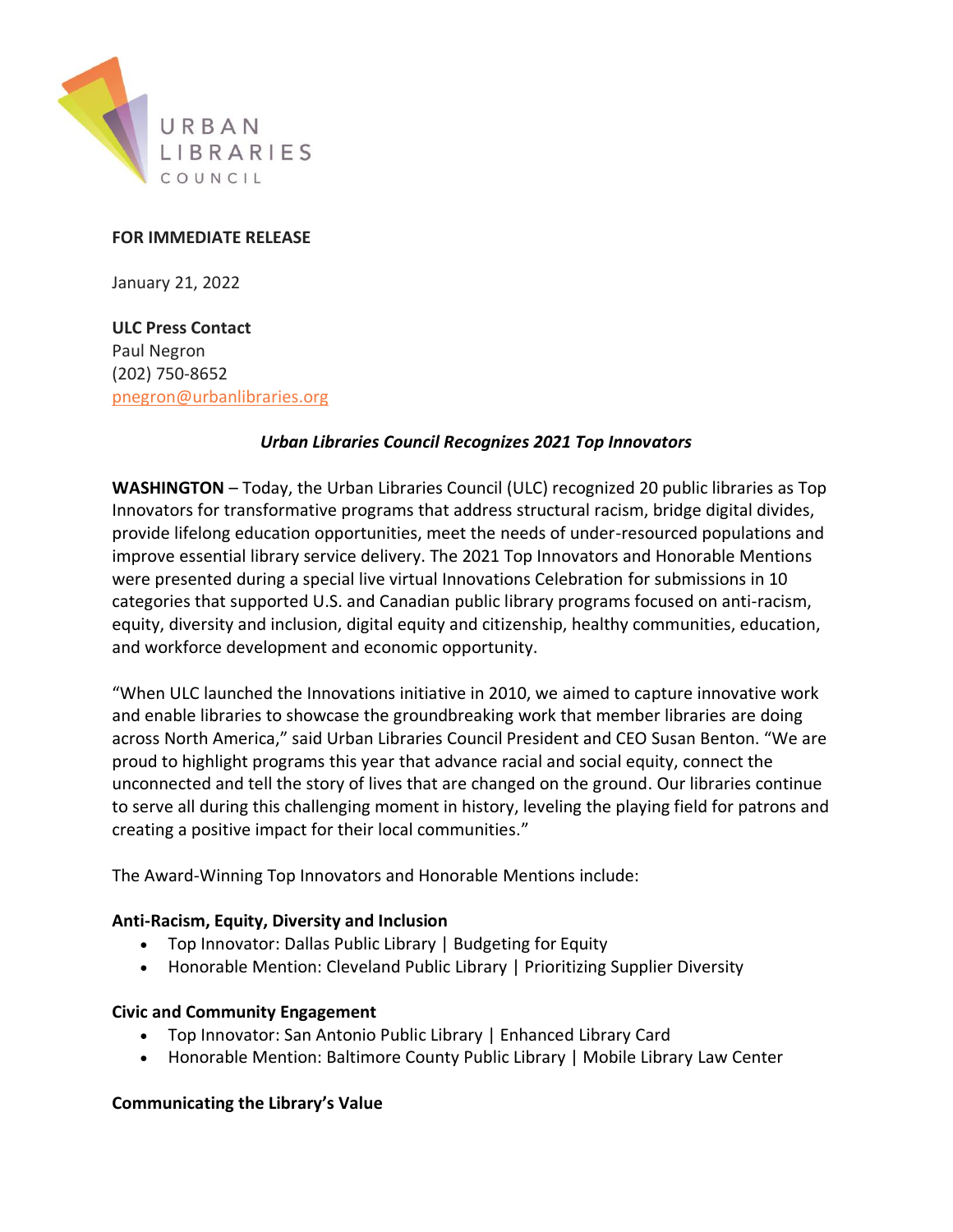- Top Innovator: Cincinnati and Hamilton County Public Library | Spend a Day with a Library Worker!
- Honorable Mention: Edmonton Public Library | Mâmawô Ayâwin

## **Customer Experience**

- Top Innovator: Vaughan Public Libraries | Surprise Me! Bundles
- Honorable Mention: Las Vegas-Clark County Library District | Bringing the Library to Transit Riders

# **Digital Equity and Citizenship**

- Top Innovator: Nashville Public Library | Telehealth for Older Adults
- Honorable Mention: Charlotte Mecklenburg Library | MeckTech Connect Community Internet Network

## **Education - Birth Thru Teens**

- Top Innovator: Toledo Lucas County Public Library | Never Too Early: Reading in the **NICU**
- Honorable Mention: Stark Library | Reimagining Summer at Your Library

# **Education - Adults**

- Top Innovator: San José Public Library | Caregiver Support Network
- Honorable Mention: Sonoma County Library | Virtual Adult Literacy Tutor Training

## **Institutional Change and Strategic Management**

- Top Innovator: Kent District Library | Project Management Office for Strategy and ROI
- Honorable Mention: Chesterfield County Public Library | KPI's for Staff Freedom and Performance

## **Wellness, Safety and Sustainability**

- Top Innovator: Prince William Public Libraries | Resilient and Responsible Communities
- Honorable Mention: Queens Public Library | Black Health and Healing 24-Hour Virtual Summit

## **Workforce and Economic Development**

- Top Innovator: Prince George's County Memorial Library System | Creating a Workforce Development Ecosystem
- Honorable Mention: San Diego Public Library | Library Workforce Partnership Initiative

The Top Innovators and Honorable Mention award winners were selected based on the inventiveness of the program or service, outcomes achieved and potential for other libraries to adopt and adapt the innovation. To date, the ULC website features more than **2,500 leading practices** that reflect library missions, strategies, achievements and community contributions through the initiative, providing a key learning resource for all libraries and other learning institutions across North America.